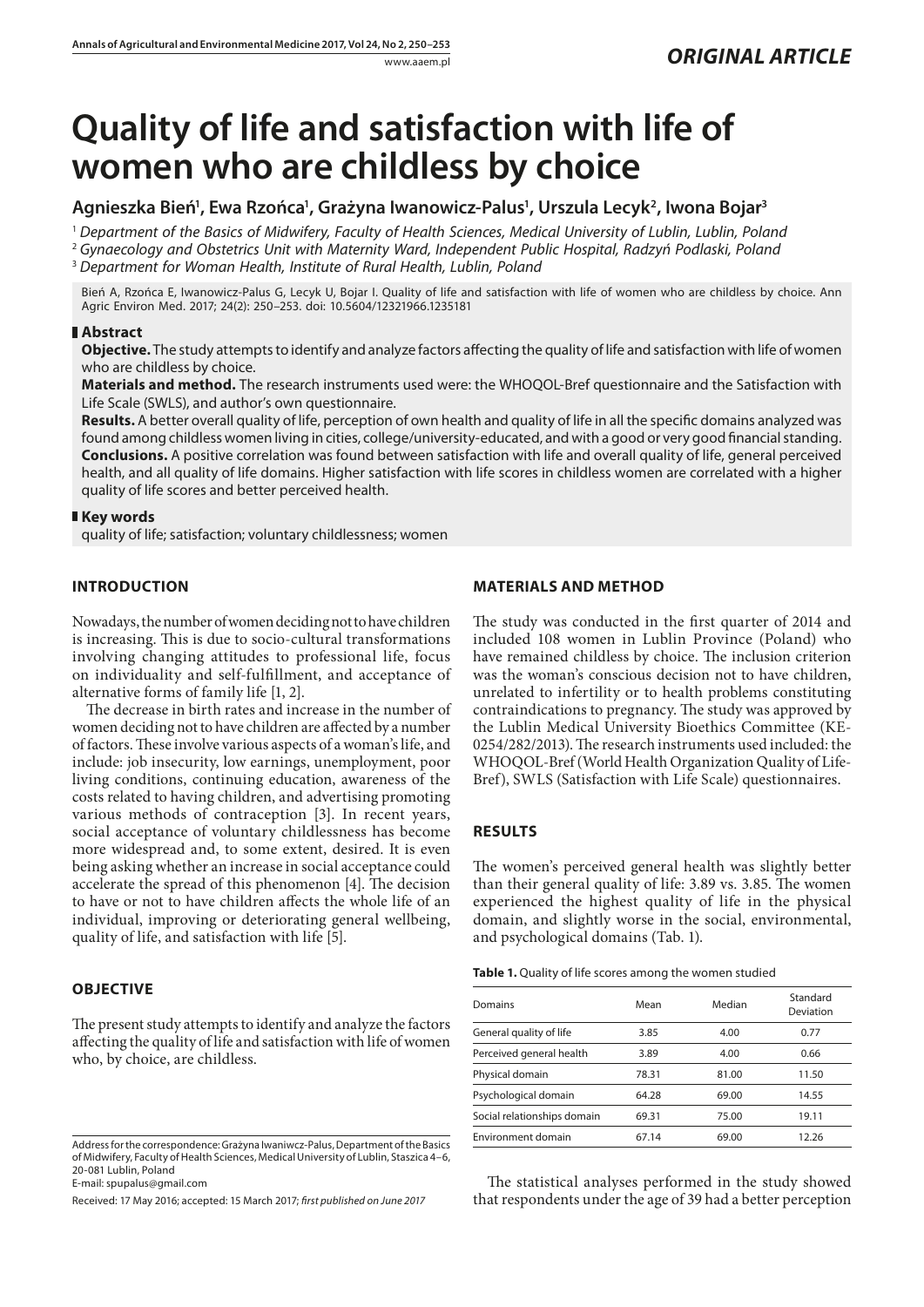Agnieszka Bień, Ewa Rzońca, Grażyna Iwanowicz-Palus, Urszula Lecyk, Iwona Bojar . Quality of life and satisfaction with life of women who are childless by choice

of their health (p=0.036) and experienced a higher quality of life in the physical (p=0.001) and psychological domains (p=0.004) than those over the age of 39. The study also showed that respondents who lived in cities, or were college/ university-educated, reported a good or very good financial standing, had a better perception of their health and general quality of life, and higher quality of life scores in all domains than the remaining respondents (p*<0.05*). Married women had higher quality of life scores in the social domain than those who were single (p<0.0001) (Tab. 2).

The mean satisfaction with life score in the study group was 20.17 (±5.48). Higher satisfaction with life scores were obtained by respondents under the age of 39 (p=0.012), living in cities (p=0.001), who were college/university-educated

|                          |                                           |       |                      |           | Age                         |                       |                  |                              |           |          |                             |  |
|--------------------------|-------------------------------------------|-------|----------------------|-----------|-----------------------------|-----------------------|------------------|------------------------------|-----------|----------|-----------------------------|--|
| Domains                  | ≤39 y/o (58.33%)                          |       |                      |           |                             |                       |                  | <sup>3</sup> 40 y/o (41.67%) |           |          | <b>Statistical Analysis</b> |  |
|                          | M                                         |       | Me                   | <b>SD</b> |                             | M                     | Me               |                              | <b>SD</b> | Ζ        | p                           |  |
| General quality of life  | 3.90                                      |       | 4.00                 | 0.79      |                             | 3.77                  | 4.00             |                              | 0.73      | 0.893    | 0.371                       |  |
| Perceived general health | 4.01                                      |       | 4.00                 | 0.49      |                             | 3.71                  | 4.00             |                              | 0.81      | 2.093    | 0.036                       |  |
| Physical                 | 81.50                                     |       | 81.00                | 9.08      |                             | 73.82                 | 75.00            |                              | 13.03     | 3.198    | 0.001                       |  |
| Psychological            | 67.76                                     |       | 69.00                | 13.34     |                             | 59.40                 | 56.00            |                              | 14.89     | 2.850    | 0.004                       |  |
| Social relationships     | 72.52                                     |       | 75.00                | 18.59     |                             | 64.80                 | 75.00            |                              | 19.12     | 1.771    | 0.076                       |  |
| Environmental            | 69.06                                     |       | 69.00                | 11.89     |                             | 64.44                 | 69.00            |                              | 12.38     | 1.967    | 0.049                       |  |
|                          |                                           |       |                      |           |                             |                       |                  |                              |           |          |                             |  |
| Domains                  | Urban area (72.22%)<br>Rural area(27.78%) |       |                      |           |                             |                       |                  |                              |           |          |                             |  |
|                          | M                                         |       | Me                   | <b>SD</b> |                             | M                     | Me               |                              | <b>SD</b> | Z        | p                           |  |
| General quality of life  | 5.73                                      |       | 6.00                 | 1.78      |                             | 3.43                  | 3.00             |                              | 0.77      | $-3.527$ | 0.0004                      |  |
| Perceived general health | 4.01                                      |       | 4.00                 | 0.71      |                             | 3.60                  | 4.00             |                              | 0.77      | $-2.641$ | 0.008                       |  |
| Physical                 | 80.42                                     |       | 81.00                | 10.09     |                             | 72.80                 | 75.00            |                              | 13.18     | $-2.721$ | 0.006                       |  |
| Psychological            | 67.01                                     |       | 69.00                | 12.86     |                             | 57.16                 | 56.00            |                              | 16.40     | $-2.949$ | 0.003                       |  |
| Social relationships     | 71.76                                     |       | 75.00                | 18.48     |                             | 62.90                 | 69.00            |                              | 19.54     | $-2.065$ | 0.038                       |  |
| Environmental            | 69.79                                     |       | 69.00                | 11.37     |                             | 60.23                 | 56.00            |                              | 11.97     | $-3.390$ | 0.0006                      |  |
|                          |                                           |       |                      |           | Education                   |                       |                  |                              |           |          |                             |  |
| Domains                  | Primary / vocational (9.26%)              |       | High school (37.04%) |           | College/ university (53.70) |                       |                  | <b>Statistical Analysis</b>  |           |          |                             |  |
|                          | M                                         | Me    | <b>SD</b>            | M         | Me                          | SD                    | M                | Me                           | <b>SD</b> | Η        | р                           |  |
| General quality of life  | 2.80                                      | 3.00  | 0.42                 | 3.47      | 3.00                        | 0.64                  | 4.29             | 4.00                         | 0.56      | 47.859   | < 0.0001                    |  |
| Perceived general health | 3.60                                      | 4.00  | 0.84                 | 3.65      | 4.00                        | 0.69                  | 4.10             | 4.00                         | 0.51      | 12.576   | 0.0019                      |  |
| Physical                 | 67.50                                     | 69.00 | 12.57                | 72.47     | 75.00                       | 11.76                 | 84.18            | 84.50                        | 6.99      | 32.228   | < 0.0001                    |  |
| Psychological            | 58.80                                     | 56.00 | 15.91                | 55.57     | 56.00                       | 13.25                 | 71.22            | 69.00                        | 11.38     | 29.027   | < 0.0001                    |  |
| Social relationships     | 63.80                                     | 62.50 | 20.50                | 63.10     | 75.00                       | 18.17                 | 74.53            | 75.00                        | 18.25     | 9.186    | 0.01                        |  |
| Environmental            | 54.60                                     | 50.00 | 11.81                | 59.92     | 56.00                       | 10.49                 | 74.27            | 75.00                        | 8.30      | 43.121   | < 0.0001                    |  |
|                          | Marital status                            |       |                      |           |                             |                       |                  |                              |           |          |                             |  |
| Domains                  | Single (44.44%)                           |       |                      |           |                             |                       | Married (55.56%) |                              |           |          | <b>Statistical Analysis</b> |  |
|                          | M                                         |       | Me                   | <b>SD</b> |                             | M                     | Me               |                              | <b>SD</b> | Z        | p                           |  |
| General quality of life  | 3.75                                      |       | 4.00                 | 0.69      |                             | 3.93                  | 4.00             |                              | 0.82      | $-1.469$ | 0.14                        |  |
| Perceived general health | 3.79                                      |       | 4.00                 | 0.68      |                             | 3.96                  | 4.00             |                              | 0.63      | $-1.477$ | 0.13                        |  |
| Physical                 | 77.08                                     |       | 81.0                 | 11.99     |                             | 79.28                 | 81.0             |                              | 11.08     | $-0.805$ | 0.42                        |  |
| Psychological            | 61.95                                     |       | 63.0                 | 15.03     |                             | 66.13                 | 69.0             |                              | 14.00     | $-1.462$ | 0.14                        |  |
| Social relationships     | 59.18                                     |       | 56.0                 | 20.07     |                             | 77.40                 | 75.0             |                              | 13.84     | -4.876   | $<$ 0.0001                  |  |
| Environmental            | 65.06                                     |       | 69.0                 | 10.88     |                             | 68.80                 | 69.0             |                              | 13.11     | $-1.594$ | 0.11                        |  |
|                          | Financial status                          |       |                      |           |                             |                       |                  |                              |           |          |                             |  |
| Domains                  | Very good/good (65.74%)                   |       |                      |           |                             | Average/poor (34.26%) |                  | <b>Statistical Analysis</b>  |           |          |                             |  |
|                          | M                                         |       | Me                   | SD        |                             | M                     | Me               |                              | SD        | Ζ        | p                           |  |
| General quality of life  | 4.23                                      |       | 4.00                 | 0.57      |                             | 3.10                  | 3.00             |                              | 0.515     | 7.373    | < 0.0001                    |  |
| Perceived general health | 4.05                                      |       | 4.00                 | 0.47      |                             | 3.56                  | 4.00             |                              | 0.83      | 3.439    | 0.0005                      |  |
| Physical                 | 83.59                                     |       | 81.00                | 7.07      |                             | 68.16                 | 69.00            |                              | 11.60     | 6.264    | < 0.0001                    |  |
| Psychological            | 70.25                                     |       | 69.00                | 10.74     |                             | 52.81                 | 50.00            |                              | 14.11     | 5.715    | < 0.0001                    |  |
| Social relationships     | 74.26                                     |       | 75.00                | 17.19     |                             | 59.78                 | 56.00            |                              | 19.22     | 3.655    | 0.0002                      |  |
| Environment              | 73.19                                     |       | 75.00                | 8.60      |                             | 55.51                 | 56.00            |                              | 9.57      | 7.053    | < 0.0001                    |  |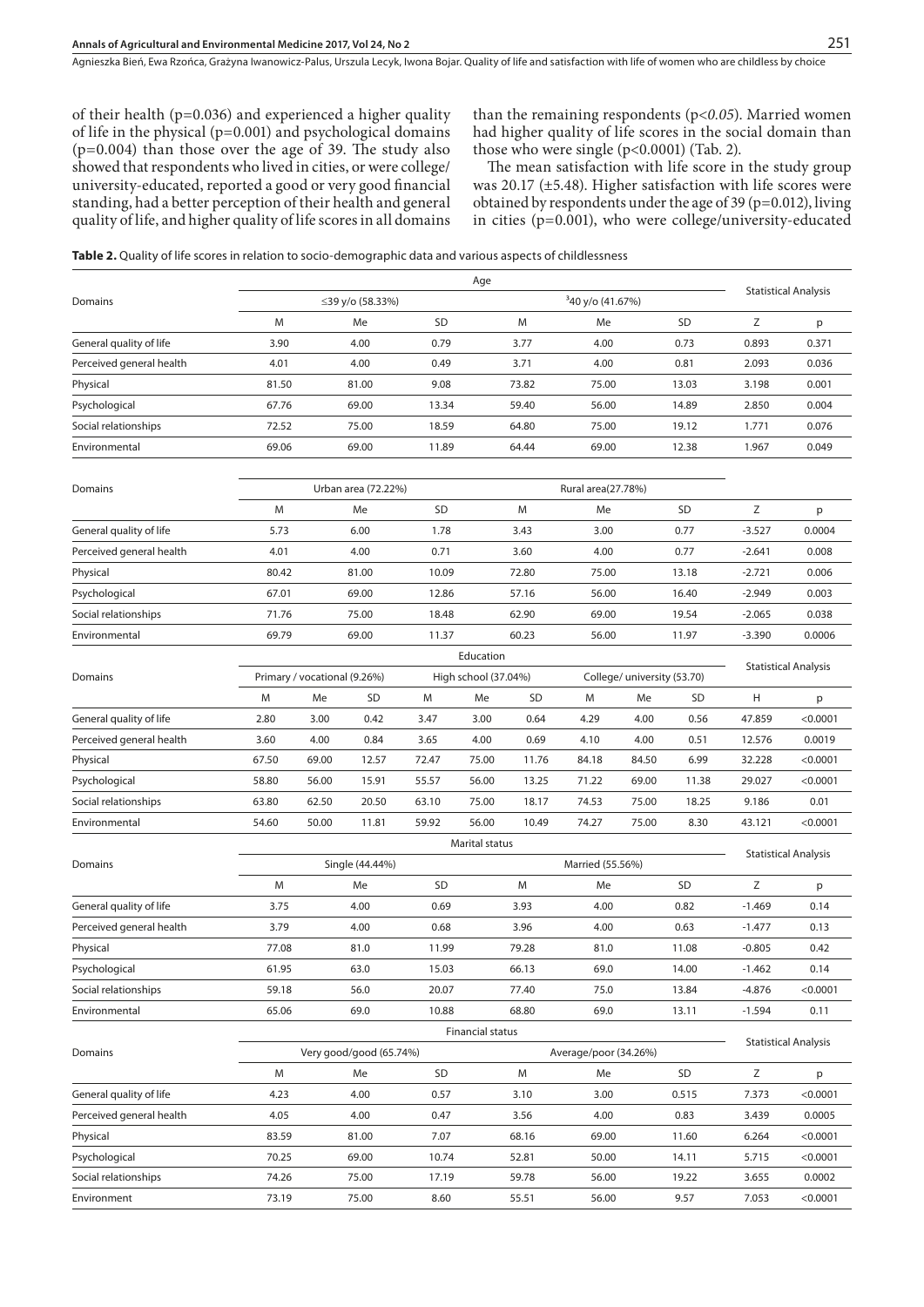| Satisfaction with life (SWLS) | Median<br>Mean<br>(Me) |       |      | Standard<br>Deviation (SD) |          |  |
|-------------------------------|------------------------|-------|------|----------------------------|----------|--|
|                               | 20.17                  | 21.00 |      |                            | 5.48     |  |
| Socio-Demographic Data        | M                      | Me    | SD   | Statistical<br>Analysis    |          |  |
| Age                           |                        |       |      | Z                          | P        |  |
| ≤39 y/o (58.33%)              | 21.28                  | 22.00 | 5.25 |                            | 0.012    |  |
| <sup>3</sup> 40 y/o (41.67%)  | 18.60                  | 19.00 | 5.45 | 2.494                      |          |  |
| <b>Residential area</b>       |                        |       |      | Z                          | P        |  |
| urban (72.22%)                | 21.23                  | 22.00 | 5.01 |                            | 0.001    |  |
| rural (27.78%)                | 17.40                  | 18.50 | 5.76 | $-3.185$                   |          |  |
| <b>Education</b>              |                        |       |      | н                          | P        |  |
| primary / vocational (9.26%)  | 15.50                  | 15.00 | 4.48 |                            |          |  |
| high school (37.04%)          | 17.40                  | 18.00 | 6.57 | 31.033                     | < 0.0001 |  |
| College / university (53.70%) | 22.88                  | 23.00 | 3.91 |                            |          |  |
| <b>Marital status</b>         |                        |       |      | Z                          | р        |  |
| single (44.44%)               | 18.97                  | 20.00 | 4.92 |                            | 0.017    |  |
| married (55.56%)              | 21.11                  | 22.50 | 5.75 | $-2.382$                   |          |  |
| <b>Financial standing</b>     |                        |       |      | Z                          | р        |  |
| very good /good (65.74%)      | 22.70                  | 23.00 | 4.15 |                            |          |  |
| Average /poor (34.26%)        | 15.29                  | 15.00 | 4.31 | 6.645                      | < 0.0001 |  |
|                               |                        |       |      |                            |          |  |

**Table 3.** Satisfaction with life scores in relation to socio-demographic data and various aspects of childlessness

 $(p<0.0001)$ , married,  $(p=0.017)$  and reported a good or very good financial standing (p<0.0001) (Tab. 3).

Table 4 shows the relationship between the women's quality of life and satisfaction with life. A positive correlation was found between satisfaction with life and all specific quality of life domains (p<0.0001). Satisfaction with life was found to be correlated most strongly with quality of life in the psychological domain (r=0.721; p<0.0001), general quality of life ( $r=0.714$ ;  $p<0.0001$ ), and quality of life in the social domain (r=0.702; p<0.0001).

**Table 4.** Relationships between women's quality of life and satisfaction with life

| Domains                  | <b>Statistical Analysis</b> |          |  |  |
|--------------------------|-----------------------------|----------|--|--|
|                          | r                           | р        |  |  |
| General quality of life  | 0.714                       | < 0.0001 |  |  |
| Perceived general health | 0.400                       | < 0.0001 |  |  |
| Physical                 | 0.621                       | < 0.0001 |  |  |
| Psychological            | 0.721                       | < 0.0001 |  |  |
| Social relationships     | 0.485                       | < 0.0001 |  |  |
| Environmental            | 0.702                       | < 0.0001 |  |  |

#### **DISCUSSION**

In Poland, traditions related to family are held in high esteem, and mothers in general are highly regarded by many. The total fertility rate (TFR), however, is decreasing in Poland: it changed from 2.205 in 1978 and 2.416 in 1983 to 1.29 in 2013. In 2012, the percentage of childless 30-year-old women in Poland was 40.4%, twice that of 30-year-olds born in 1965. The percentage of childless 40-year-old women was 17.5% [6].

The literature on this subject sometimes presents the view that parents are significantly happier and enjoy more social acceptance than those who do not have children, and that childlessness leads to feelings of failure and disappointment, which adversely affect one's wellbeing [7]. Other negative consequences of childlessness cited include feelings of loneliness, social exclusion, deteriorated health, and a higher risk of depression. Positive outcomes of childlessness are said to include increased freedom and independence, decreased stress, fewer responsibilities and daily concerns or financial worries [1, 5,8].

In the present study, the women's general quality of life was slightly lower than their perceived general health. However, Kendig et al. [9] and Włodarczyk and Ziółkowski [10] indicate that childless women are more likely to display behaviours harmful to their health, such as smoking, alcohol consumption or poor dietary habits, compared to those who have children. Meanwhile, Weir et al. [11] and Tamakoshi et al. [12] point to the medical aspects of childlessness. They report that childless women above the age of 40 are at a higher risk of developing breast cancer, and of death from cervical, ovarian or uterine cancer, than women who have children. Furthermore, in a study by McMunn et al. [13], 54-year-old childless women were shown to complain more often of poor health. Similarly, in the presented study, general perceived health was poorer among older women, above 40, than among those under 40.

Holton et al. [14], analyzing the impact of childlessness on mental health, demonstrated that childless women had poorer mental health than mothers. Findings to the contrary were reported by McQuillan et al. [15] and Hansen et al. [5], who stated that being in a relationship had a stronger influence on psychological wellbeing than being a parent; therefore, support should target elderly individuals living alone, rather than the childless. This is in line with this author's own results, demonstrating that married women enjoyed a higher quality of life in the social domain than single respondents.

Vikström et al. [16] in their study on the impact of childlessness on psychological wellbeing and social relationships among the elderly, reported no psychological differences between 85-year-olds who had children and their childless counterparts. In the group of childless women, quality of life in the social domain, comprising such aspects as relationships with others and availability of support, was found to be dependent on socio-demographic factors, and was highest in married women, living in cities, college/ university-educated, and reporting good or very good financial standing.

A study performed in the American population demonstrated that childless individuals earned more and had accumulated more wealth than those who had children. These findings point to one significant factor affecting the quality of life and the wellbeing of childless adults [17]. The author's own results also showed that a good or very good financial standing was correlated with a better perception of one's general health and quality of life, and with higher scores in all quality of life domains.

In the next stage of the study, an attempt was made to determine whether socio-demographic factors and various aspects of a childless women's life affect satisfaction with life. In the literature on this subject, correlations were found between demographic factors, including age, gender, income